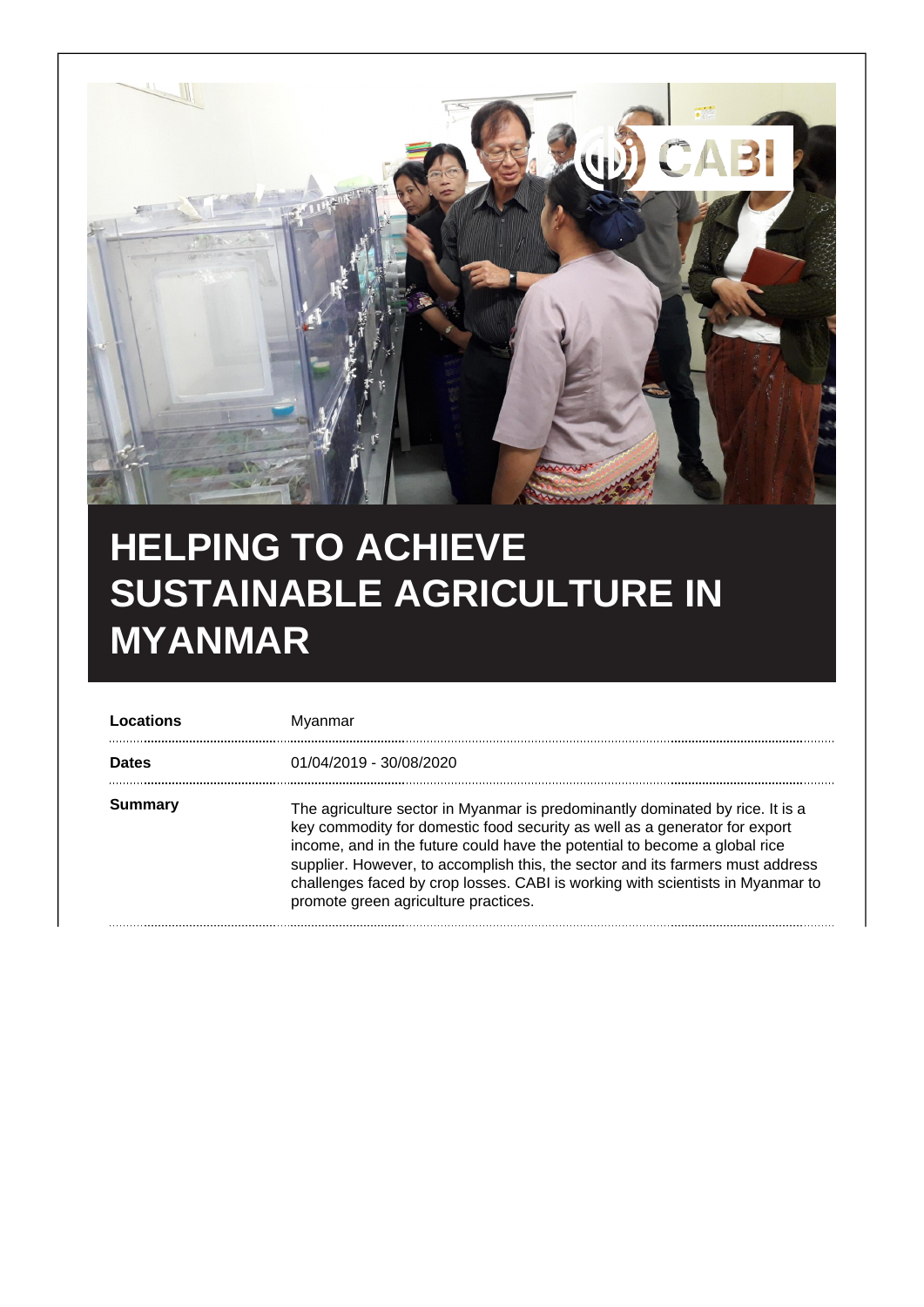**The problem** Agriculture in Myanmar is facing change. Dominated by rice, the sector aims to ensure food and nutritional security, enhance rural development and increase the country's foreign exchange through exports. Whilst pulses have become a major export crop and extensive fruit and vegetable production is carried out in rural areas, rice remains to be the predominant commodity for domestic food security and export income for Myanmar and has the potential to revert to being a major, global rice supplier.

> However, in Myanmar, rice intensification is increasingly being challenged by devastating pre-harvest crop losses from insect pests with insecticide misuse being one of the major causes.

Legal pesticide imports have gradually increased by almost 81%, from 11,000 tons to 20,000 tons, between 2011 and 2018. This figure is likely to increase even further and problems related to pesticide misuse, including the fragmentation of existing knowledge on pesticides and the illegal cross-border trade of pesticides, are leading to human health and environmental concerns.

The need for serious data and evidence beyond the rhetoric is therefore imperative and this small research project is a major step to support 'green' agriculture for rice and vegetables in Myanmar.

Working in line with the Myanmar-ACIAR collaborative strategy 2017-2027, this project will review pest management practices used by farmers and the use of pesticides on key food crops.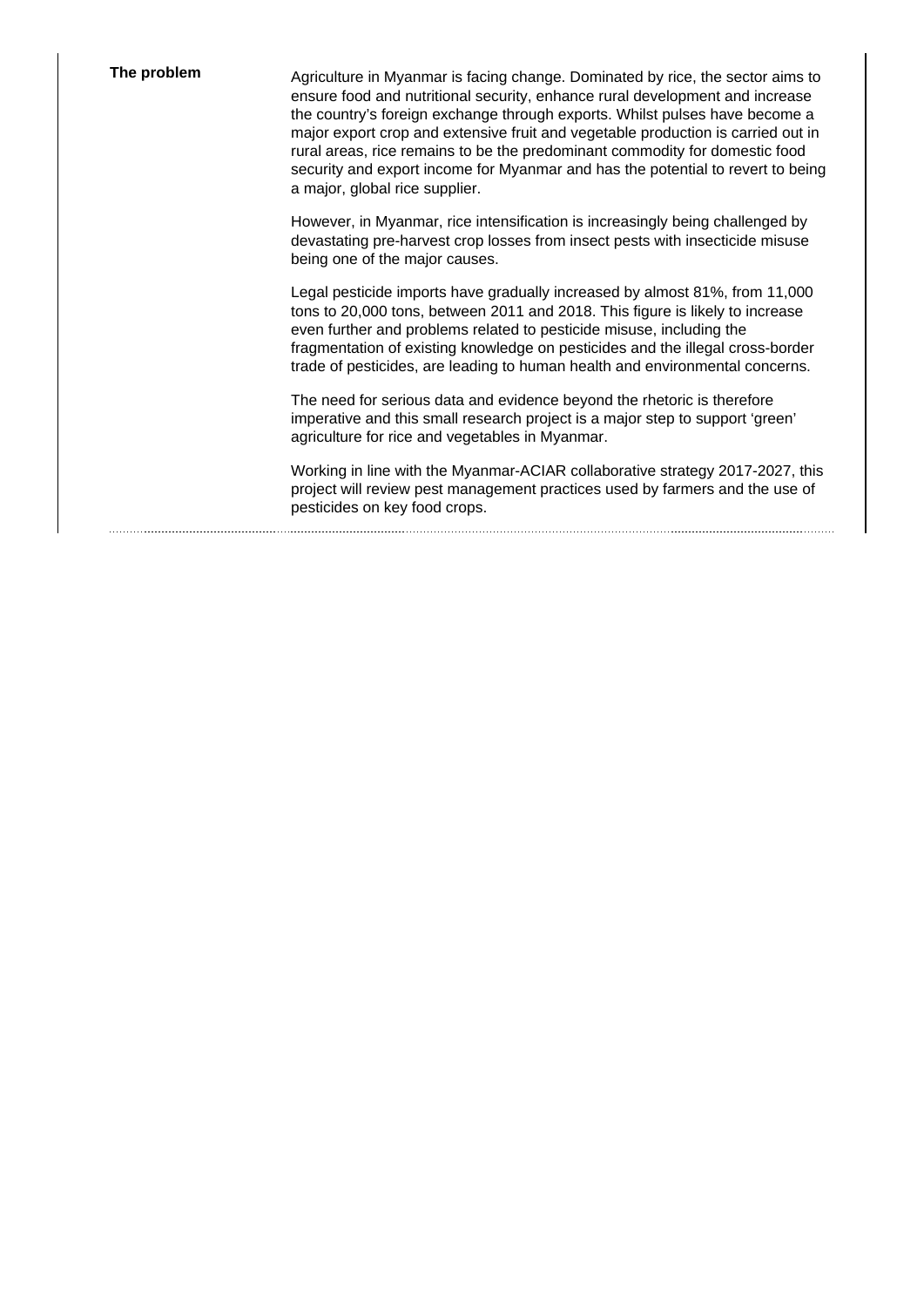What we are doing Given that pesticide misuse poses significant problems for food security and safety, human health, the pollution of water and soil resources and non-target organism such as pollinators, the objective of this project is to focus on some of the main issues faced in tackling these challenges in Myanmar.

> The project aims to benchmark farmers' current pest management practices and pesticide use and misuse in food crops, using rice and vegetables as examples, in major production regions. Practical recommendations and actions to address current and potential future problems will also be given.

Research questions:

- What is the seasonal abundance of rice and vegetable pests and what losses can be attributed to them?
- What measures are presently used for controlling these pests, including chemical pesticides?
- What are the pesticide distribution/marketing systems, both legal and illegal (cross-border trade) with emphasis on compounds now used for controlling rice and vegetable pests?
- Have any adverse effects been noticed in terms of human or livestock health, or other non-targets such as fish in rice-fields or bees?
- What roles do the public and private sectors play in research and extension for rice and vegetable production systems?
- What is the capacity of stakeholders to understand IPM principles in addressing pesticide use/misuse in the public and private sectors, including farmers and rural communities?
- What is the current level of training and other capacity-building initiatives on IPM and responsible pesticide use?

## **Expected outputs**

The project will analyse these questions to develop preliminary recommendations on best practices which will then be evaluated, on-farm, by rice and vegetable producers in pilot areas. Building on lessons learned from the pilot trials and from the research, a comprehensive follow-up project to up-scale best practices at regional and national level will be planned.

- Identify and address gaps in knowledge necessary to develop sustainable integrated management of pests in rice and vegetables including the challenge of pesticide use and misuse in Myanmar
- Understand the current situation regarding pest incidence, losses, incurred and practices to manage these pests in major rice and vegetable production areas in Myanmar